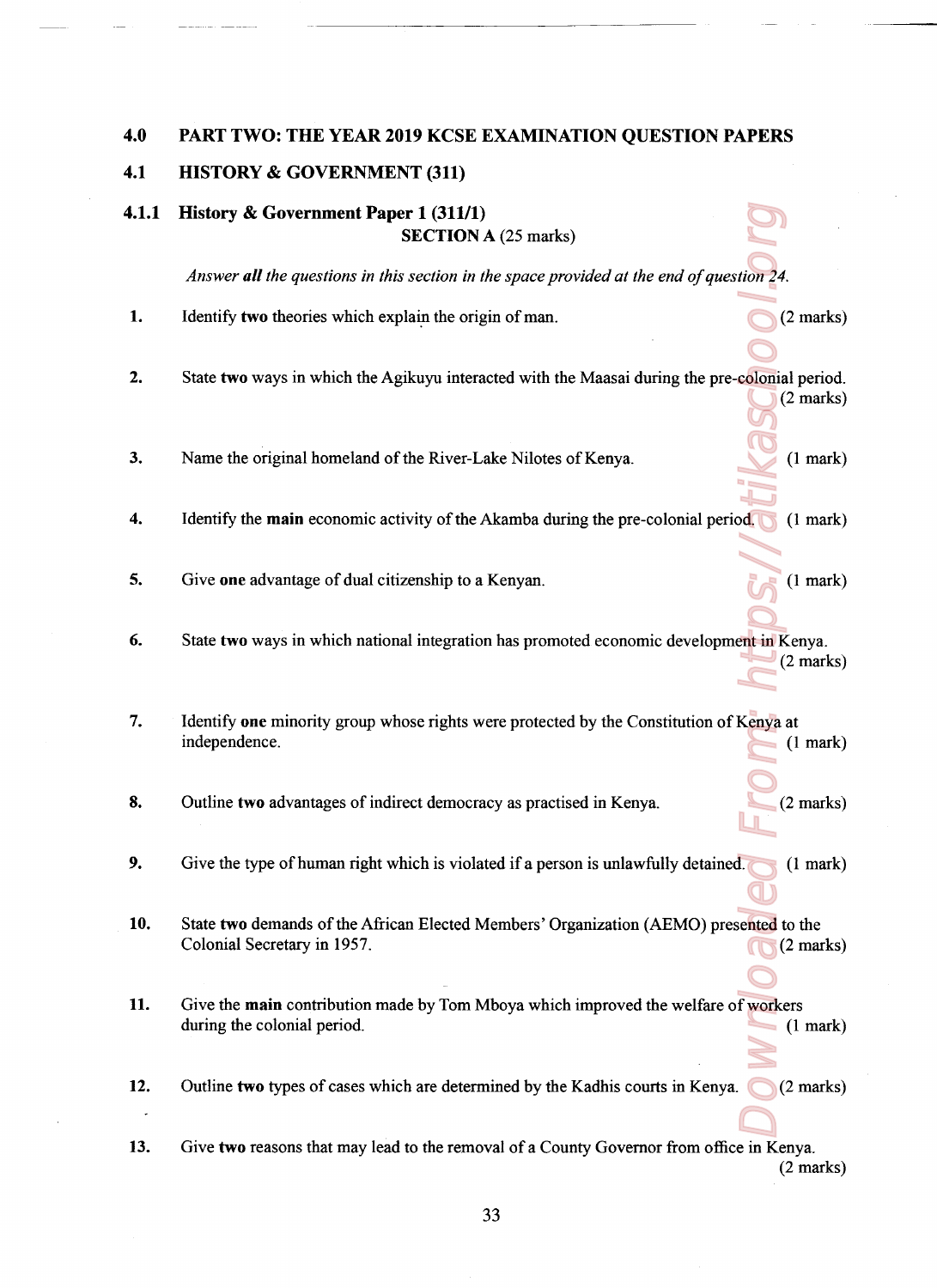| 14. |                                                                                               | Identify one National Security organ of the Republic of Kenya.                                              | (1 mark)             |
|-----|-----------------------------------------------------------------------------------------------|-------------------------------------------------------------------------------------------------------------|----------------------|
| 15. |                                                                                               | Give one classification of land ownership enshrined in the Constitution of Kenya.                           | (1 mark)             |
| 16. |                                                                                               | State two roles played by Theatre in nation building.                                                       | $(2 \text{ marks})$  |
| 17. |                                                                                               | Give the main reason why president Daniel Arap Moi banned ethnic organisations in 1979.                     | (1 mark)             |
|     |                                                                                               | <b>SECTION B (45 marks)</b>                                                                                 |                      |
|     | Answer any three questions from this section in the space provided at the end of question 24. |                                                                                                             |                      |
| 18. | (a)                                                                                           | Outline three factors that enabled the early visitors to come to the East African Coast<br>before 1500 AD.  | $(3 \text{ marks})$  |
|     | (b)                                                                                           | Explain six effects of the Indian Ocean Trade on the East African Coastal inhabitants<br>before 1500 AD.    | $(12 \text{ marks})$ |
| 19. | (a)                                                                                           | Give three reasons why the British used direct rule in Kenya.                                               | $(3 \text{ marks})$  |
|     | (b)                                                                                           | Explain six results of collaboration between Lenana and the British.                                        | $(12 \text{ marks})$ |
| 20. | (a)                                                                                           | Outline three reasons why African reserves were created in Kenya during the colonial<br>period.             | $(3 \text{ marks})$  |
|     | (b)                                                                                           | Explain six ways in which the construction of the Uganda Railway promoted economic<br>development in Kenya. | $(12 \text{ marks})$ |
| 21. | (a)                                                                                           | Identify three political organisations that Ronald Ngala worked with in his political<br>career.            | $(3 \text{ marks})$  |
|     | (b)                                                                                           | Discuss six contributions of Professor Wangari Maathai in the politics of Kenya.                            | $(12 \text{ marks})$ |
|     |                                                                                               |                                                                                                             |                      |
|     |                                                                                               |                                                                                                             |                      |
|     |                                                                                               |                                                                                                             |                      |

 $\begin{array}{c}\n\bullet \\
\bullet \\
\bullet \\
\bullet\n\end{array}$ 

34